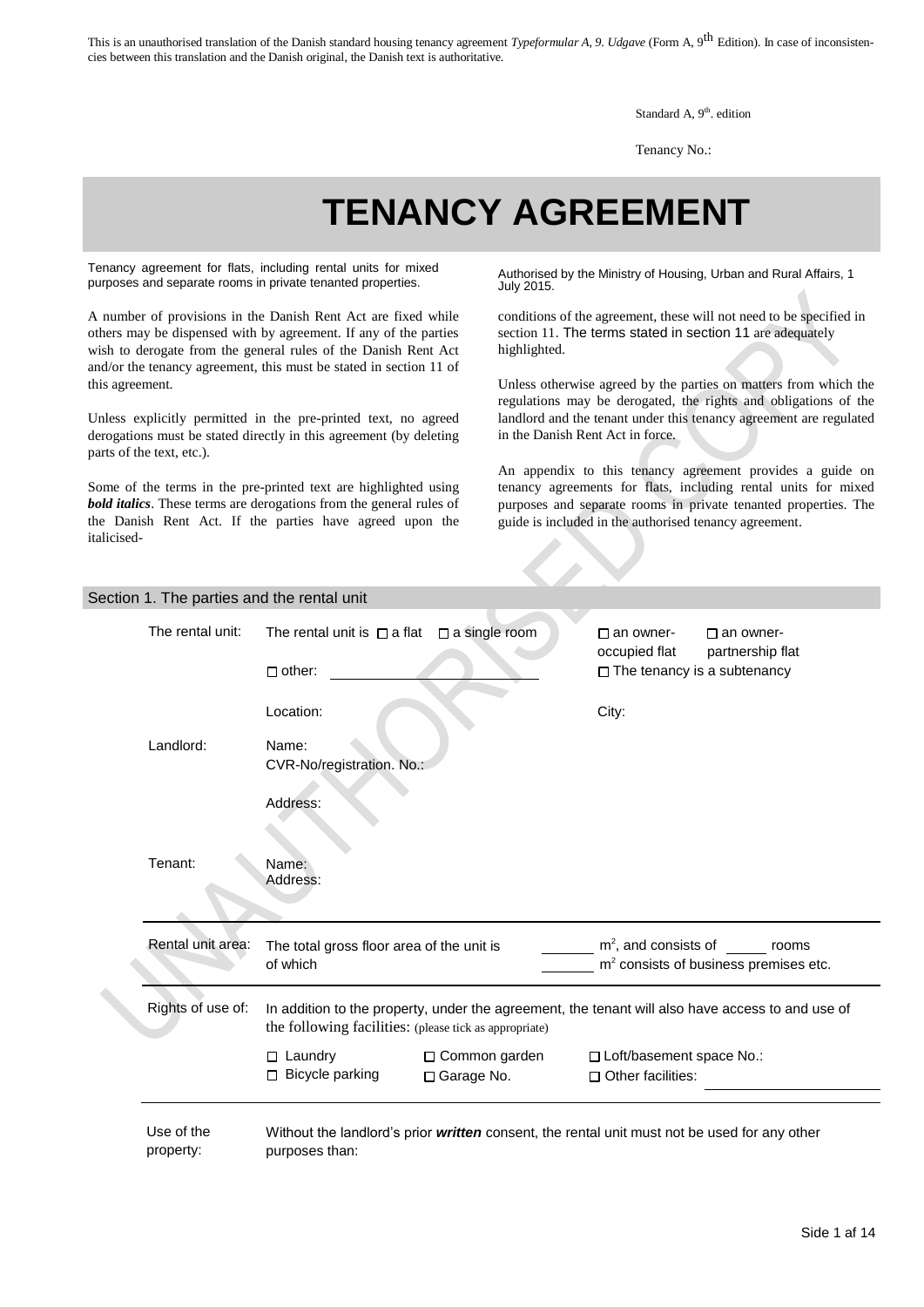| Start:                              | The tenancy starts on the<br>the tenancy is of limited duration, cf, section 11. | and continues until terminated, unless                                                                                                                                                                                                                                                                                                                                                                                                                      |
|-------------------------------------|----------------------------------------------------------------------------------|-------------------------------------------------------------------------------------------------------------------------------------------------------------------------------------------------------------------------------------------------------------------------------------------------------------------------------------------------------------------------------------------------------------------------------------------------------------|
| Terminating<br>the tenancy:         | sections 82 and 83 of the Danish Rent Act.                                       | Either party must terminate the tenancy by giving written notice. Unless otherwise agreed or specified in section<br>11 of the agreement, the tenant may terminate the tenancy by giving three months' prior notice to the first<br>working day of a month not immediately followed by a public holiday. However, the tenancy of separate rooms<br>may be terminated by one month's prior notice. The landlord may terminate the tenancy in accordance with |
| Section 3. Payment of rent          |                                                                                  |                                                                                                                                                                                                                                                                                                                                                                                                                                                             |
| Rent:                               | The annual rent is                                                               | <b>DKK</b>                                                                                                                                                                                                                                                                                                                                                                                                                                                  |
| Payment:                            | Rent, etc. is due for payment on the                                             | □ Month<br>$\Box$ Quarter<br>of each (please tick as<br>appropriate)                                                                                                                                                                                                                                                                                                                                                                                        |
|                                     | The monthly/quarterly rent amounts to:                                           | <b>DKK</b>                                                                                                                                                                                                                                                                                                                                                                                                                                                  |
|                                     | Additional charges amount to:                                                    |                                                                                                                                                                                                                                                                                                                                                                                                                                                             |
|                                     | Payment on account for heating                                                   | <b>DKK</b>                                                                                                                                                                                                                                                                                                                                                                                                                                                  |
|                                     | Payment on account for water                                                     | <b>DKK</b>                                                                                                                                                                                                                                                                                                                                                                                                                                                  |
|                                     | Payment on account for electricity                                               | <b>DKK</b>                                                                                                                                                                                                                                                                                                                                                                                                                                                  |
|                                     | Payment on account for cooling                                                   | <b>DKK</b>                                                                                                                                                                                                                                                                                                                                                                                                                                                  |
|                                     | Aerial charges                                                                   | <b>DKK</b>                                                                                                                                                                                                                                                                                                                                                                                                                                                  |
|                                     | Internet charges                                                                 | <b>DKK</b>                                                                                                                                                                                                                                                                                                                                                                                                                                                  |
|                                     | Contribution to tenant representation<br>Other                                   | <b>DKK</b><br><b>DKK</b>                                                                                                                                                                                                                                                                                                                                                                                                                                    |
|                                     | Other                                                                            | <b>DKK</b>                                                                                                                                                                                                                                                                                                                                                                                                                                                  |
|                                     | Total monthly/quarterly amount payable:                                          | <b>DKK</b>                                                                                                                                                                                                                                                                                                                                                                                                                                                  |
| Taxes and dues:                     |                                                                                  |                                                                                                                                                                                                                                                                                                                                                                                                                                                             |
|                                     | Included in the rent are taxes and dues as on                                    | This date will provide the basis of any future changes to taxes and dues.                                                                                                                                                                                                                                                                                                                                                                                   |
|                                     | Place of payment: The rent etc. Must be paid to the landlord's account No.       |                                                                                                                                                                                                                                                                                                                                                                                                                                                             |
|                                     | (in bank):                                                                       |                                                                                                                                                                                                                                                                                                                                                                                                                                                             |
|                                     |                                                                                  | Payments made to a bank is considered payment at the specified place of payment.                                                                                                                                                                                                                                                                                                                                                                            |
| Note:                               | section 11 of the tenancy agreement.                                             | Any specific conditions relating to the rent determination, cf. the instructions, must be specified in                                                                                                                                                                                                                                                                                                                                                      |
| Section 4. Deposit and prepaid rent |                                                                                  |                                                                                                                                                                                                                                                                                                                                                                                                                                                             |
| Deposit:                            | No later than the                                                                | the tenant must pay a deposit of<br><b>DKK</b>                                                                                                                                                                                                                                                                                                                                                                                                              |
|                                     | equivalent to                                                                    | months' of rent (no more than 3 months' rent).                                                                                                                                                                                                                                                                                                                                                                                                              |
| Prepaid rent:                       | No later than the<br>equivalent to                                               | <b>DKK</b><br>the tenant mus pay prepaid rent of<br>months' of rent (no more than 3 months' rent).                                                                                                                                                                                                                                                                                                                                                          |
| Payment:                            | No later than the                                                                | the tenant must pay a total of:<br>DKK, equivalent to:                                                                                                                                                                                                                                                                                                                                                                                                      |
|                                     | Prepaid rent:<br>Rent, etc. for the period:                                      | <b>DKK</b>                                                                                                                                                                                                                                                                                                                                                                                                                                                  |
|                                     | to                                                                               | <b>DKK</b>                                                                                                                                                                                                                                                                                                                                                                                                                                                  |
|                                     | Deposit                                                                          | <b>DKK</b>                                                                                                                                                                                                                                                                                                                                                                                                                                                  |
|                                     |                                                                                  |                                                                                                                                                                                                                                                                                                                                                                                                                                                             |
|                                     |                                                                                  | <b>DKK</b>                                                                                                                                                                                                                                                                                                                                                                                                                                                  |
|                                     |                                                                                  | <b>DKK</b>                                                                                                                                                                                                                                                                                                                                                                                                                                                  |
|                                     | Total                                                                            | <b>DKK</b><br><b>DKK</b>                                                                                                                                                                                                                                                                                                                                                                                                                                    |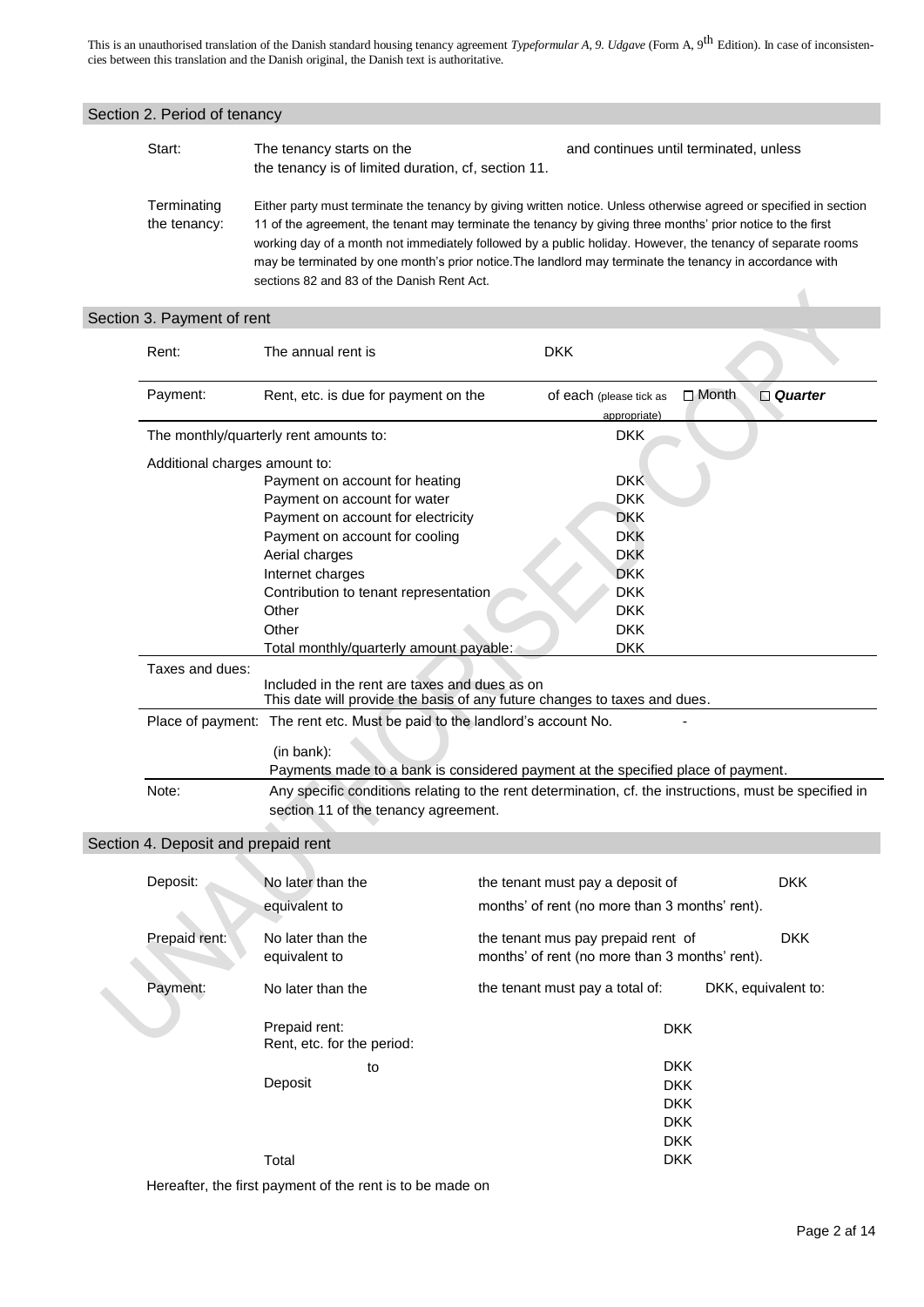|              | Section 5. Heating, cooling, water and electricity                                                                                                                                                                                                                                                                                                                                                                                                                                                                                                                 |             |            |  |  |  |
|--------------|--------------------------------------------------------------------------------------------------------------------------------------------------------------------------------------------------------------------------------------------------------------------------------------------------------------------------------------------------------------------------------------------------------------------------------------------------------------------------------------------------------------------------------------------------------------------|-------------|------------|--|--|--|
| Heating:     | Does the landlord provide heating and hot water? (please tick as appropriate)<br>If yes, the property is heated by:<br>□ district heating/natural gas<br>$\Box$ oil-fired central heating<br>$\Box$ electric heating<br>$\Box$ other:                                                                                                                                                                                                                                                                                                                              | O Yes       | O No       |  |  |  |
|              | The annual heating consumption is measured from                                                                                                                                                                                                                                                                                                                                                                                                                                                                                                                    |             |            |  |  |  |
|              | Is the tenant responsible for heating the property? (please tick as appropriate)                                                                                                                                                                                                                                                                                                                                                                                                                                                                                   | O Yes       | O No       |  |  |  |
|              | If yes, the property is heated by:<br>$\Box$ electricity<br>$\Box$ gas<br>□ oil/kerosene<br>□ district heating/natural gas                                                                                                                                                                                                                                                                                                                                                                                                                                         |             |            |  |  |  |
|              | $\Box$ other:                                                                                                                                                                                                                                                                                                                                                                                                                                                                                                                                                      |             |            |  |  |  |
| Water:       | Does the landlord provide water? (please tick as appropriate)                                                                                                                                                                                                                                                                                                                                                                                                                                                                                                      | O Yes       | O No       |  |  |  |
|              | If yes, the charges are based on individual meters (please tick as appropriate)                                                                                                                                                                                                                                                                                                                                                                                                                                                                                    | <b>OYes</b> | O No       |  |  |  |
|              | The annual water consumption is measured from                                                                                                                                                                                                                                                                                                                                                                                                                                                                                                                      |             |            |  |  |  |
| Electricity: | Does the landlord provide electricity for other purposes than heating?<br>(please tick as appropriate)                                                                                                                                                                                                                                                                                                                                                                                                                                                             | O Yes       | $\circ$ No |  |  |  |
|              | The annual electricity consumption is measured from                                                                                                                                                                                                                                                                                                                                                                                                                                                                                                                |             |            |  |  |  |
| Cooling:     | Does the landlord provide cooling? (please tick as appropriate)                                                                                                                                                                                                                                                                                                                                                                                                                                                                                                    | O Yes       | $\circ$ No |  |  |  |
|              | If yes, the charges are based on individual meters (please tick as appropriate)                                                                                                                                                                                                                                                                                                                                                                                                                                                                                    | O Yes       | $\circ$ No |  |  |  |
|              | The annual cooling consumption is measured from                                                                                                                                                                                                                                                                                                                                                                                                                                                                                                                    |             |            |  |  |  |
|              | Section 6. Common aerials, etc. and access to electronic communication services                                                                                                                                                                                                                                                                                                                                                                                                                                                                                    |             |            |  |  |  |
|              | Communal aerial: The landlord provides connection to a communal aerial to which the tenant<br>must pay a fee (please tick as appropriate)                                                                                                                                                                                                                                                                                                                                                                                                                          | O Yes       | O No       |  |  |  |
|              | The aerial association of the tenants provides connection to a communal aerial<br>(please tick as appropriate)                                                                                                                                                                                                                                                                                                                                                                                                                                                     | O Yes       | O No       |  |  |  |
| Internet:    | Does the landlord provide access to the Internet (electronic communication<br>services) to which the tenants must pay a contribution (please tick as appropriate)                                                                                                                                                                                                                                                                                                                                                                                                  | O Yes       | $\circ$ No |  |  |  |
|              | Section 7. Property condition at the start of the tenancy                                                                                                                                                                                                                                                                                                                                                                                                                                                                                                          |             |            |  |  |  |
|              | Is the condition of the property assessed at an initial inspection?                                                                                                                                                                                                                                                                                                                                                                                                                                                                                                | O Yes       | O No       |  |  |  |
| Note:        | Landlords letting more than one flat are obligated to carry out initial<br>inspections.                                                                                                                                                                                                                                                                                                                                                                                                                                                                            |             |            |  |  |  |
| Note:        | If the condition of the property is deficient at the start of the tenancy, the tenant must give written<br>notice of this to the landlord no later than 14 days after the start of the tenancy, or the tenant loses<br>the right to make subsequent claims concerning this deficiency.<br>If the initial inspection is carried out after this deadline and if the tenant has received<br>an inspection report after the deadline, the deadline will still apply.<br>However, this does not apply if the deficiency cannot be discovered with reasonable diligence. |             |            |  |  |  |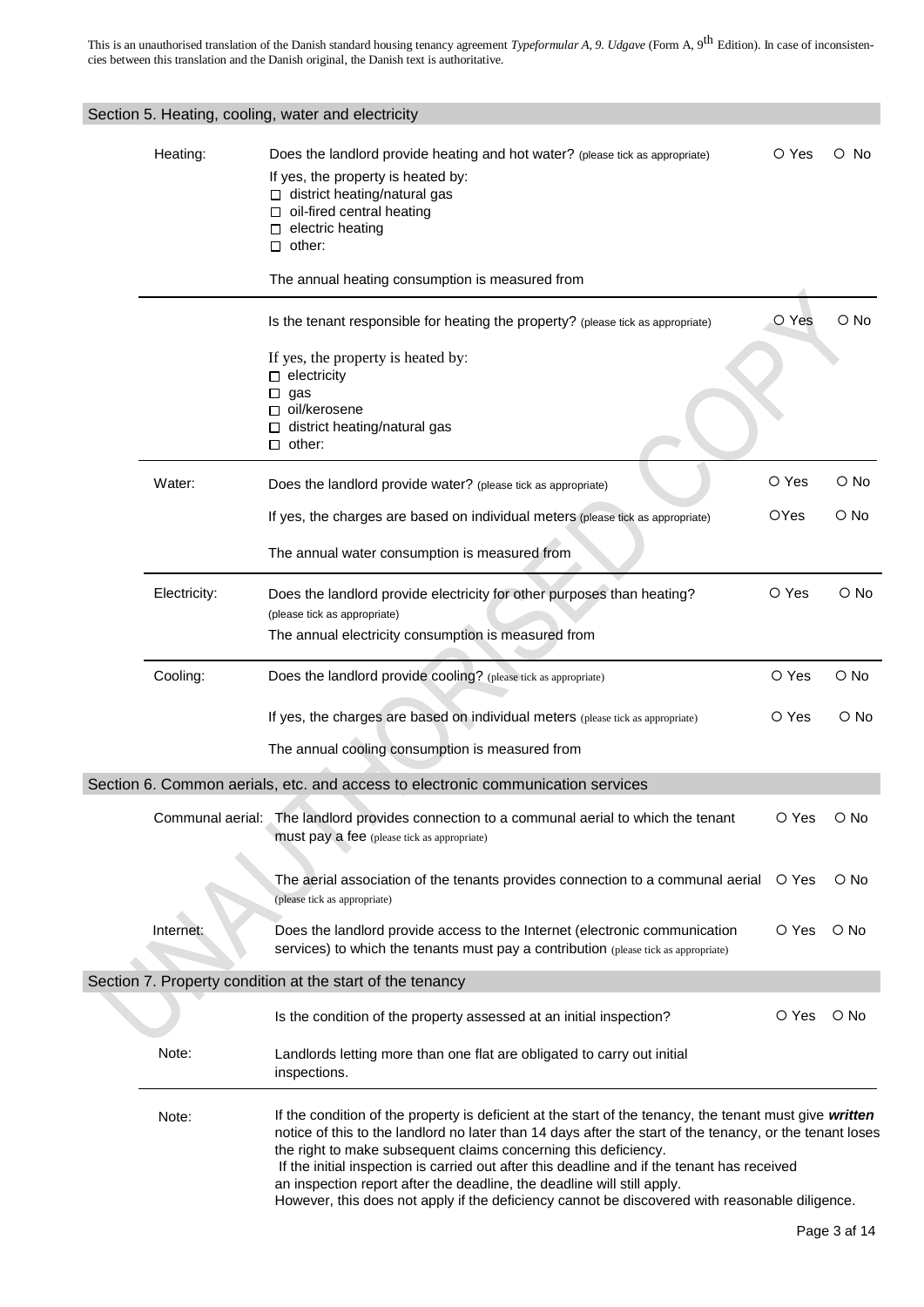| Section 8. Maintenance  |                                                                                                                    |                                                                                                                                                                                                                                                                                                                                                                                                                                                                                                                                                                                             |                   |                                                                                                       |                      |       |            |
|-------------------------|--------------------------------------------------------------------------------------------------------------------|---------------------------------------------------------------------------------------------------------------------------------------------------------------------------------------------------------------------------------------------------------------------------------------------------------------------------------------------------------------------------------------------------------------------------------------------------------------------------------------------------------------------------------------------------------------------------------------------|-------------------|-------------------------------------------------------------------------------------------------------|----------------------|-------|------------|
| <b>Responsiblities:</b> |                                                                                                                    | The internal maintenance of the tenancy will be the responsibility of: (please tick as appropriate)<br>$\circ$ The landlord<br>$O$ The tenant                                                                                                                                                                                                                                                                                                                                                                                                                                               |                   |                                                                                                       |                      |       |            |
|                         | Account:                                                                                                           | If the landlord is responsible for interior repairs, the landlord will have opened a bank account for<br>interior repairs of the property. At the time of signing the tenancy agreement:<br>the account balance is<br><b>DKK</b><br>After the agreement is signed, this account balance may have changed due to repairs carried out<br>by the landlord.<br>Landlords letting more than one flat at the time when a tenant vacates a property, are obligated to<br>carry out inspections and complete a move-out report as prescribed by the Danish Rent Act section<br>98, subsections 3-5. |                   |                                                                                                       |                      |       |            |
|                         | Note:                                                                                                              |                                                                                                                                                                                                                                                                                                                                                                                                                                                                                                                                                                                             |                   |                                                                                                       |                      |       |            |
|                         | Section 9. Fixtures and appliances                                                                                 |                                                                                                                                                                                                                                                                                                                                                                                                                                                                                                                                                                                             |                   |                                                                                                       |                      |       |            |
|                         | At the start of the tenancy, the following fixtures are the property of the landlord: (please tick as appropriate) |                                                                                                                                                                                                                                                                                                                                                                                                                                                                                                                                                                                             |                   |                                                                                                       |                      |       |            |
|                         | $\square$ Stove<br>$\Box$ Refrigerator                                                                             | $\Box$ Dishwasher                                                                                                                                                                                                                                                                                                                                                                                                                                                                                                                                                                           | □ Washing machine | □ Cooker hood<br>□ Electric panels, total<br>number:                                                  | □ Other:<br>□ Other: |       |            |
|                         | $\Box$ Freezer                                                                                                     | □ Tumble drye                                                                                                                                                                                                                                                                                                                                                                                                                                                                                                                                                                               |                   | □ Water heaters, total<br>number:                                                                     | $\Box$ Other:        |       |            |
|                         |                                                                                                                    |                                                                                                                                                                                                                                                                                                                                                                                                                                                                                                                                                                                             |                   | Section 10. Tenant representation, pets, house rules and additional information regarding the tenancy |                      |       |            |
|                         | Tenant representation:                                                                                             |                                                                                                                                                                                                                                                                                                                                                                                                                                                                                                                                                                                             |                   |                                                                                                       |                      |       |            |
|                         |                                                                                                                    | Does the property have a tenant association at the time of signing this<br>O Yes<br>agreement? (please tick as appropriate)                                                                                                                                                                                                                                                                                                                                                                                                                                                                 |                   |                                                                                                       | $\circ$ No           |       |            |
|                         | Pets:                                                                                                              |                                                                                                                                                                                                                                                                                                                                                                                                                                                                                                                                                                                             |                   | Are tenants allowed to keep pets in the rental unit? (please tick as appropriate)                     |                      | O Yes | $\circ$ No |
|                         | Note:                                                                                                              | If special terms apply to the keeping of pets, these must be stated in section 11 of the agreement.                                                                                                                                                                                                                                                                                                                                                                                                                                                                                         |                   |                                                                                                       |                      |       |            |
|                         | House rules:                                                                                                       | Do house rules apply to the property? (please tick as appropriate)                                                                                                                                                                                                                                                                                                                                                                                                                                                                                                                          |                   |                                                                                                       |                      | O Yes | $\circ$ No |
|                         |                                                                                                                    |                                                                                                                                                                                                                                                                                                                                                                                                                                                                                                                                                                                             |                   | If house rules apply, these must be attached to the agreement.                                        |                      |       |            |
|                         | Additional information regarding the rental unit:                                                                  |                                                                                                                                                                                                                                                                                                                                                                                                                                                                                                                                                                                             |                   |                                                                                                       |                      |       |            |

The terms and conditions already complying with the general rules of the Danish Rent Act must not be stated here. This also includes derogations which must be stated in section 11.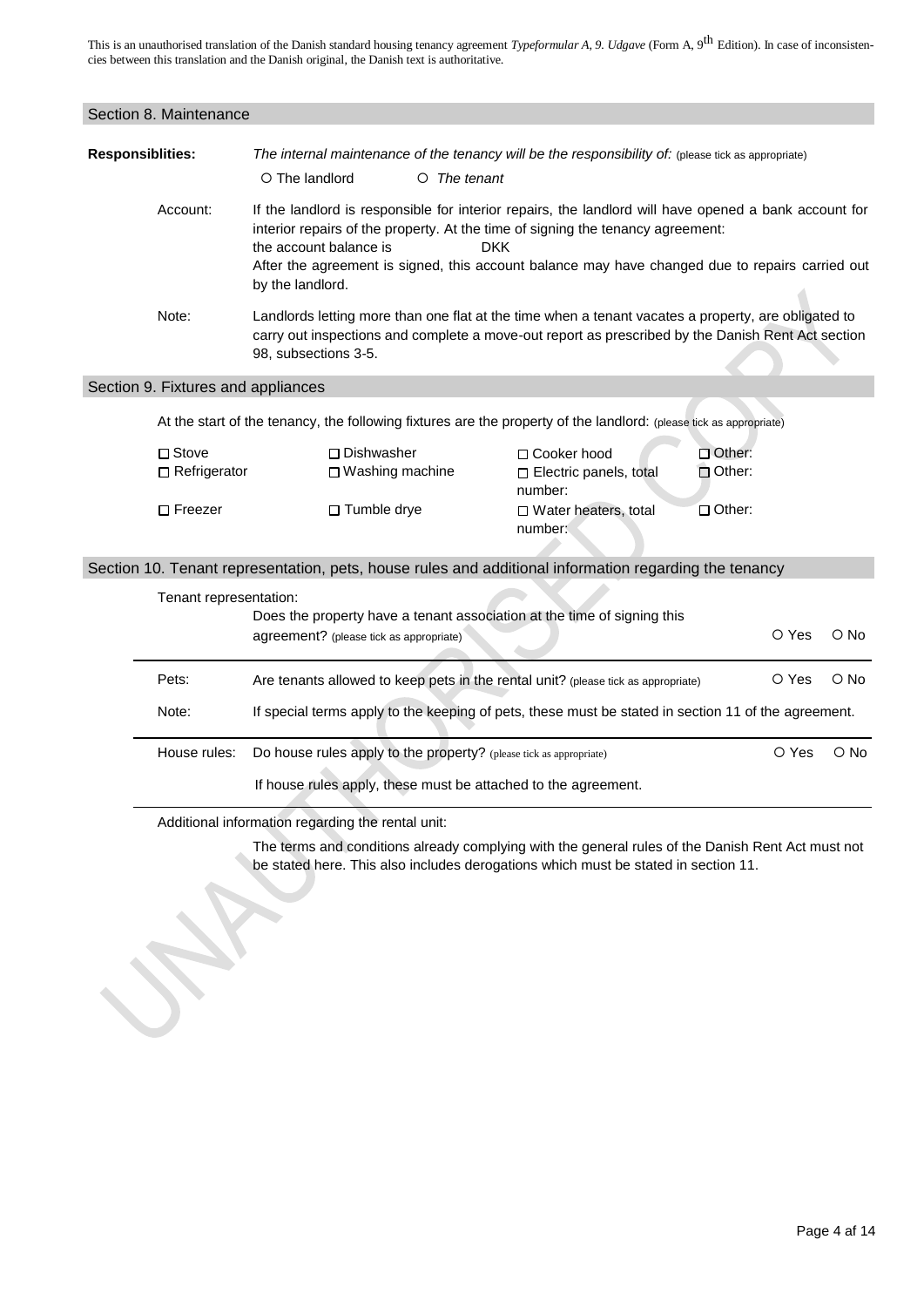| Section 11. Special terms |                                                                                                                                                                                                                                                                                                                                                                                                                                                                                                                                                                                                                  |  |  |
|---------------------------|------------------------------------------------------------------------------------------------------------------------------------------------------------------------------------------------------------------------------------------------------------------------------------------------------------------------------------------------------------------------------------------------------------------------------------------------------------------------------------------------------------------------------------------------------------------------------------------------------------------|--|--|
| Derogations:              | Here any agreed derogations and additions to the general rules stipulated in the Danish Rent<br>Act and in sections 1-10 of the standard agreement must be stated. Such derogations might<br>impair tenants' rights or impose greater obligations on tenants than those stipulated in the<br>general rules of the Danish Rent Act.                                                                                                                                                                                                                                                                               |  |  |
|                           | The terms and conditions already complying with the general rules of the Danish Rent Act or<br>the house rules of the property must not be stated here. Any additional information regarding<br>the tenancy must be stated in section 10 of the agreement.                                                                                                                                                                                                                                                                                                                                                       |  |  |
| Note:                     | Special terms may be stipulated in section 11, including any special terms relating to rent determina-<br>tion which must be included in the tenancy agreement, such as special terms as regards return on<br>investments (the Danish Rent Act section 4, subsection 5), price regulations linked to the Net Price<br>Index (the Danish Rent Act section 4, subsection 8), private urban renewal or property improve-<br>ments (the Danish Rent Act section 4 a), agreed green urban renewal (the Danish Rent Act section<br>4 b) and free rent determination (the Danish Rent Act section 53, subsections 3-5). |  |  |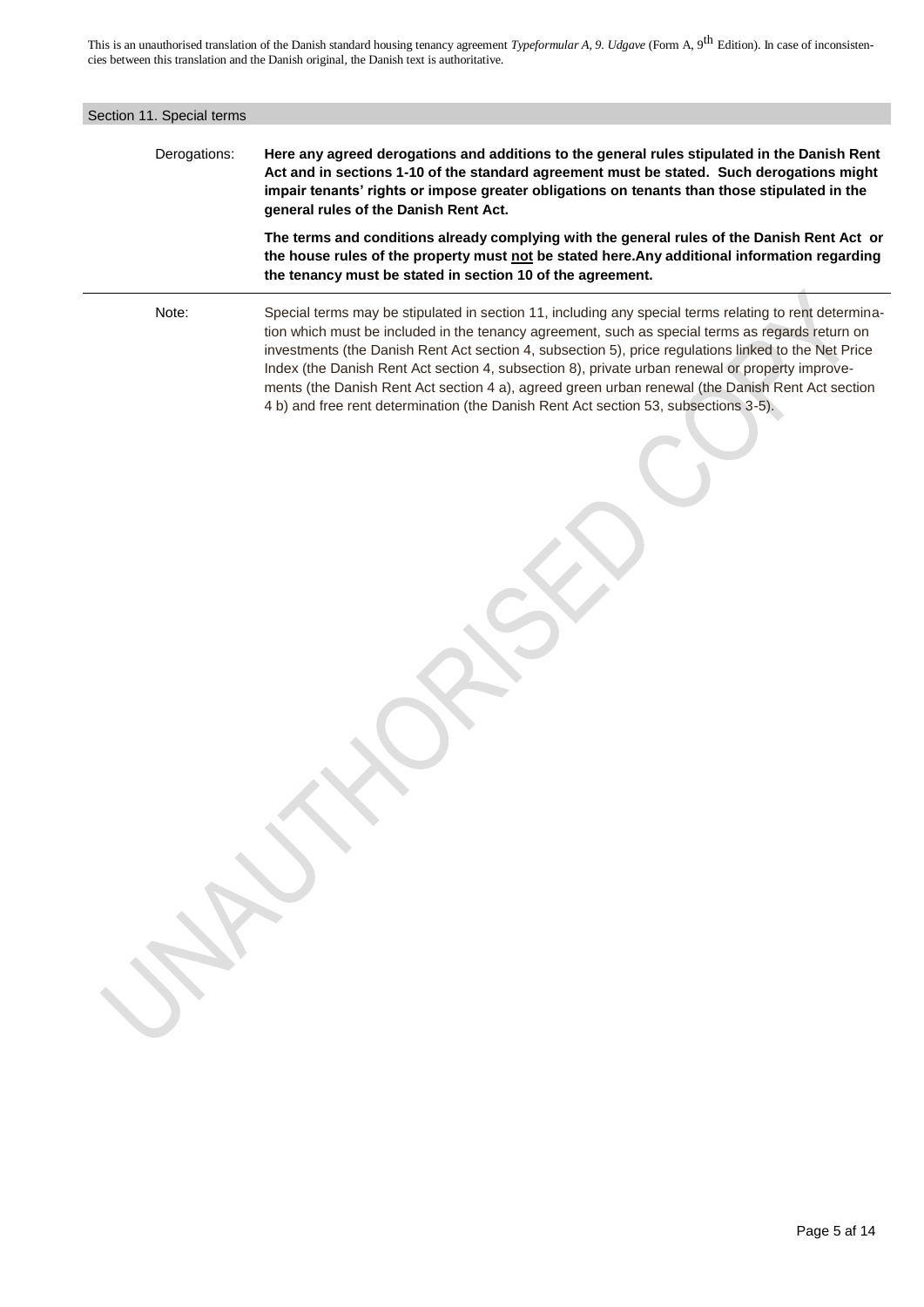Tenancy no.

Section 12. Signature

Date: Date: Date:

Signed by the landlord Signed by the tenant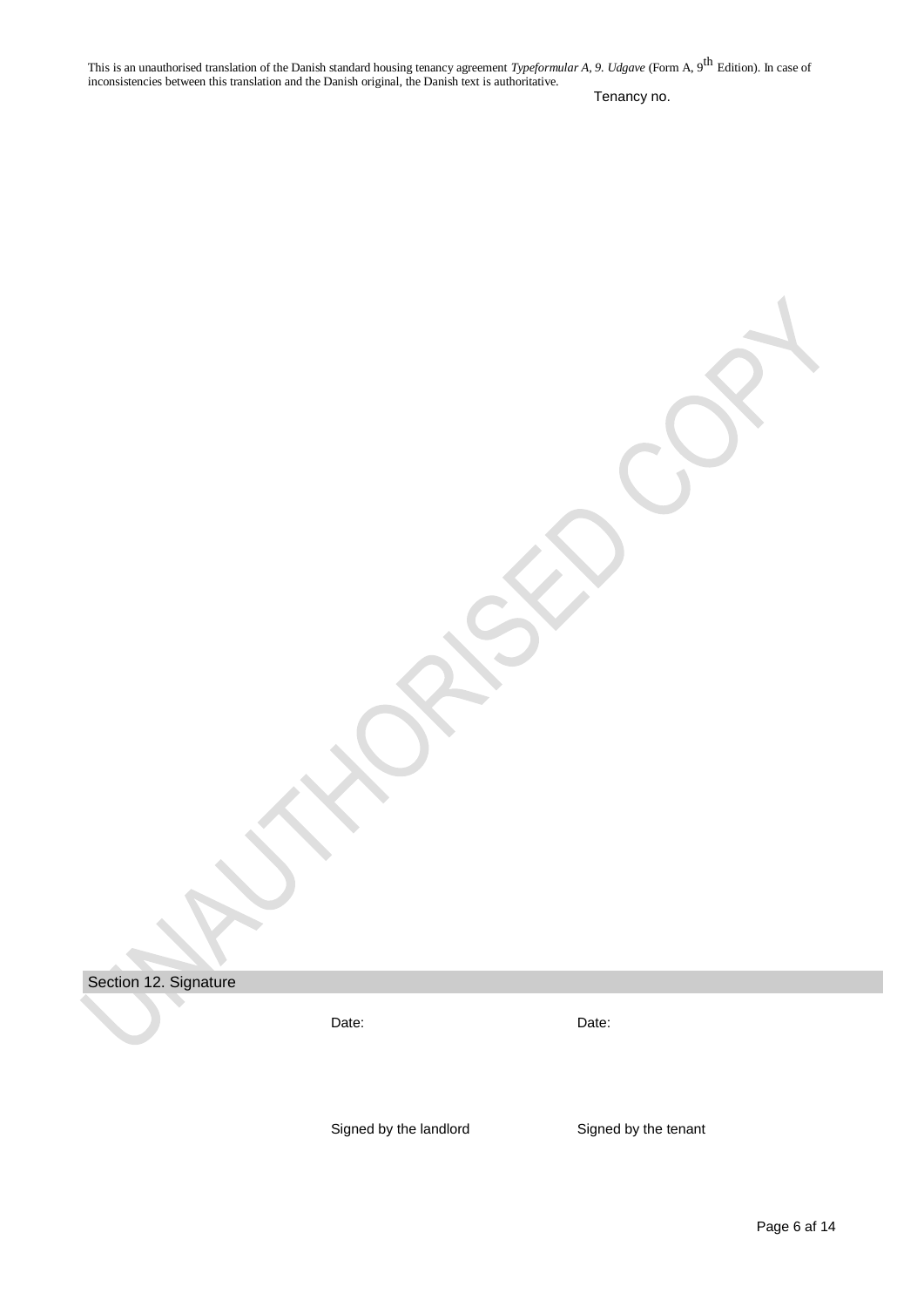Tenancy no.

# **GUIDELINES for housing**

Guidelines regarding the standard tenancy agreement concerning residential and mixed tenancies.

These guidelines form an attachment to the authorized standard tenancy agreement, Form A, 9th edition, of 1 July 2015 and thus constitute a part of the authorized tenancy agreement.

This standard tenancy agreement states the parties' names (landlord and tenant), describes the property, and specifies the terms and conditions of the rent payments.

The rights and obligations of the landlord and the tenant are subject to the tenancy laws in force at the time in question, unless otherwise agreed by landlord and tenant.

If the parties wish to derogate from the rules stipulated in the tenancy laws and/or this tenancy agreement, such derogations must be stated in section 11 of this agreement. Derogations from the rules agreed mutually between landlord and tenant cannot be stated directly in the text of the agreement (e.g. by way of deleting original text), unless the pre-printed text specifically allows to do so.

Some terms and conditions in the pre-printed text are emphasized with bold and italics. These constitute derogations from the general rules in the tenancy laws. If the parties have agreed on those terms and conditions which are italicized in the contract, it is not necessary to list the same terms and conditions in section 11 of the agreement.

If, upon commencement of the tenancy, the parties wish to derogate from the general rules of the tenancy laws and/or the tenancy agreement, such derogations may be stated in a special supplement instead of in section 11 of the agreement. The requirements of such a supplement follow from Section 5 of the Danish Rent Act. Where such supplement is drawn up, the supplement constitutes a part of the tenancy agreement.

The supplement must not contain identical terms and conditions of tenancies for more tenants in the same property, when they appear to the tenant to be standardized. If this is the case, the supplement must be authorised. No special supplement for Form A, 9th edition has been authorised.

In reference to the provisions of the agreement, these guidelines contain a description of the tenancy laws in force at the time in question. A number of provisions in the tenancy laws cannot be derogated from to the detriment of the tenant, while other provisions can be derogated from if mutually agreed. The guidelines are not exhaustive.

For further information, see the tenancy laws in force at the time in question as well as the guidelines which can be found on the ministry's website etc.

These guidelines were drawn up in June 2015. Note that the legislation may have been changed in some respects after this date.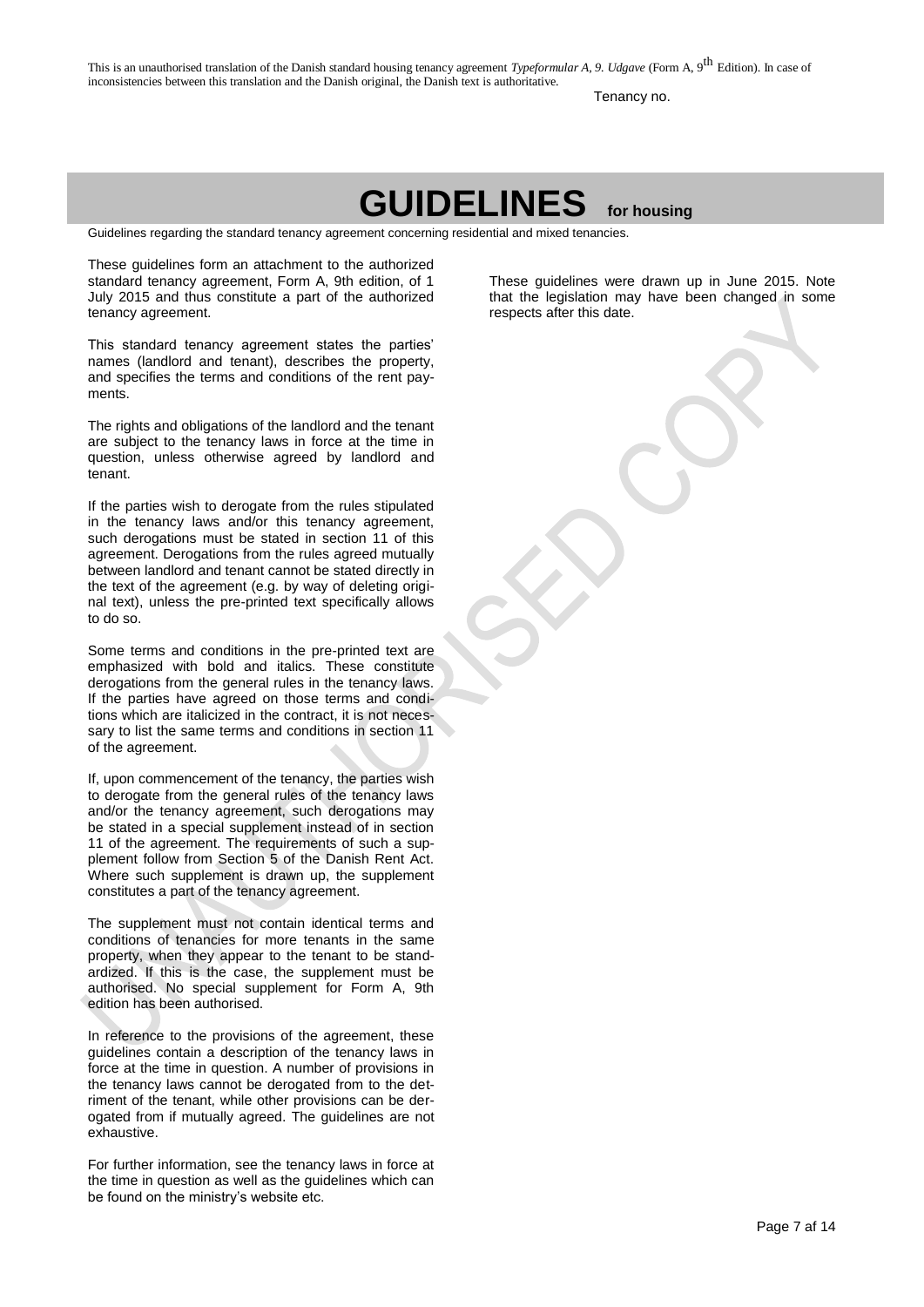The text below contains information with reference to the individual provisions in the tenancy agreement:

# **1 . Regarding section 1 in the tenancy agreement: The parties and the property**

# **Protection of the Danish Rent Act**

The general rights of the tenant as stipulated in the tenancy laws have validity without registration. Tenant's rights are therefore ensured if, for example, the property is resold. A new owner of the property must respect the general rights of the tenant under the tenancy laws. The same applies to agreements on advance payment of rent, deposits, and the like within the terms of the law.

If, on the other hand, a tenant has obtained special rights by mutual agreement, e.g. if the landlord is not entitled contractually to terminate the tenancy, such right does not necessarily continue to be valid in the case of a change of ownership. Therefore, the tenant may demand registration of such right. The expense is paid by the tenant, unless otherwise agreed.

The Danish Rent Act does not protect a sub-lessee in the same way as it protects a regular tenant, because the sub-lessee does not have a contract with the owner of the property, unlike the regular tenant.

# **Sub-letting**

The standard tenancy agreement may also be used for sub-letting.

Sub-letting is when the tenant who has entered into a tenancy agreement with the landlord sublets the flat in part of in full to another person.

As a rule, the tenant may not transfer the use of the property to others.

However, the tenant of a residential flat has the right to sublet up to one half of the flat's rooms for residential purposes (in mixed tenancies, this applies to the residential part). The total number of people living in the flat must not exceed the number of rooms.

In flats exclusively used for residential purposes (i.e. not mixed tenancies, see below), the tenant, in addition, has the right to sublet the whole flat for up to 2 years, if the tenant's absence is temporary and due to disease, business, studies, temporary relocation or the like.

The landlord may, however, object to the sub-letting of the whole flat, if the entire property comprises fewer than 13 flats, if the total number of people in the flat will exceed the number of rooms, or if the landlord has other reasonable grounds to object to the sub-letting.

All agreements on sub-letting, i.e. between the sublessor and the sub-lessee, must be entered into in writing, and the sub-lessor must give the landlord a copy of the sub-letting agreement before the commencement of the sub-letting agreement.

In connection with sub-letting, the tenant may choose to provide security in the form of a bank guarantee or a deposit in a separate deposit account when entering into the tenancy agreement or during the period of tenancy.

# **2. Regarding section 2 in the tenancy agreement: The commencement and termination of the tenancy**

#### **Tenant's notice to terminate the tenancy**

According to the Danish Rent Act, the tenant must give 3 months' notice to terminate the tenancy agreement, unless otherwise agreed by the parties. Such agreements about this must be stipulated in section 11 of the tenancy agreement.

Unless otherwise agreed, the tenant must give one month's notice to terminate a separate room tenancy, where a separate room is a room that forms part of the landlord's flat, or of a single- or double-occupancy house occupied by the landlord. Special agreements about this must be stated in section 11 of the agreement.

Unless otherwise agreed, the tenant must give 3 months' notice to terminate a separate room tenancy, where a separate room is a room that does not form part of the landlord's flat, or of a single- or doubleoccupancy house occupied by the landlord. Special agreements about must shall be stated in section 11 of the agreement.

#### **Landlord's notice to terminate the tenancy**

The tenancy agreement can only be terminated by the landlord in accordance with the rules stipulated in sections 82 and 83 of the Danish Rent Act, and the landlord must give notice in accordance with the rules stipulated in section 86 of the Danish Rent Act. Among other things, the rules stipulate the following:

- Unless a longer period of notice has been mutually agreed, the landlord must give 1 month's notice to terminate a separate room tenancy, where a separate room is a room that forms part of the landlord's flat, or of a single- or double-occupancy house occupied by the landlord, and

- The landlord must give one year's notice to terminate a tenancy agreement concerning a flat in a house which at the time of commencement of the agreement only contains two flats of which the landlord occupies one. Furthermore, on certain conditions, other tenancy agreements may be terminated by the landlord, if the landlord wishes to use the property for his own purposes. The notice to terminate the agreement in such cases is 1 year.

The Act contains a few other grounds to terminate the agreement including tenant's non-compliance with proper conduct. In such cases, the notice of termination is 3 months.

In section 1 of the agreement, it must be stated whether the property is a flat or a room. If it is a flat, it must also be stated whether it is an owner-occupied flat or an owner-partnership flat. If the property is of another type, this must be stated.

In accordance with the Danish Rent Act section 82(c), an owner or a part-owner who only rents out one owner-occupied flat or owner-partnership property may terminate the tenancy with one years' notice, if the owner or the part-owner intend to use the property himself. Concerning owner-occupied flats, the special rule in section 84(d) also applies which states several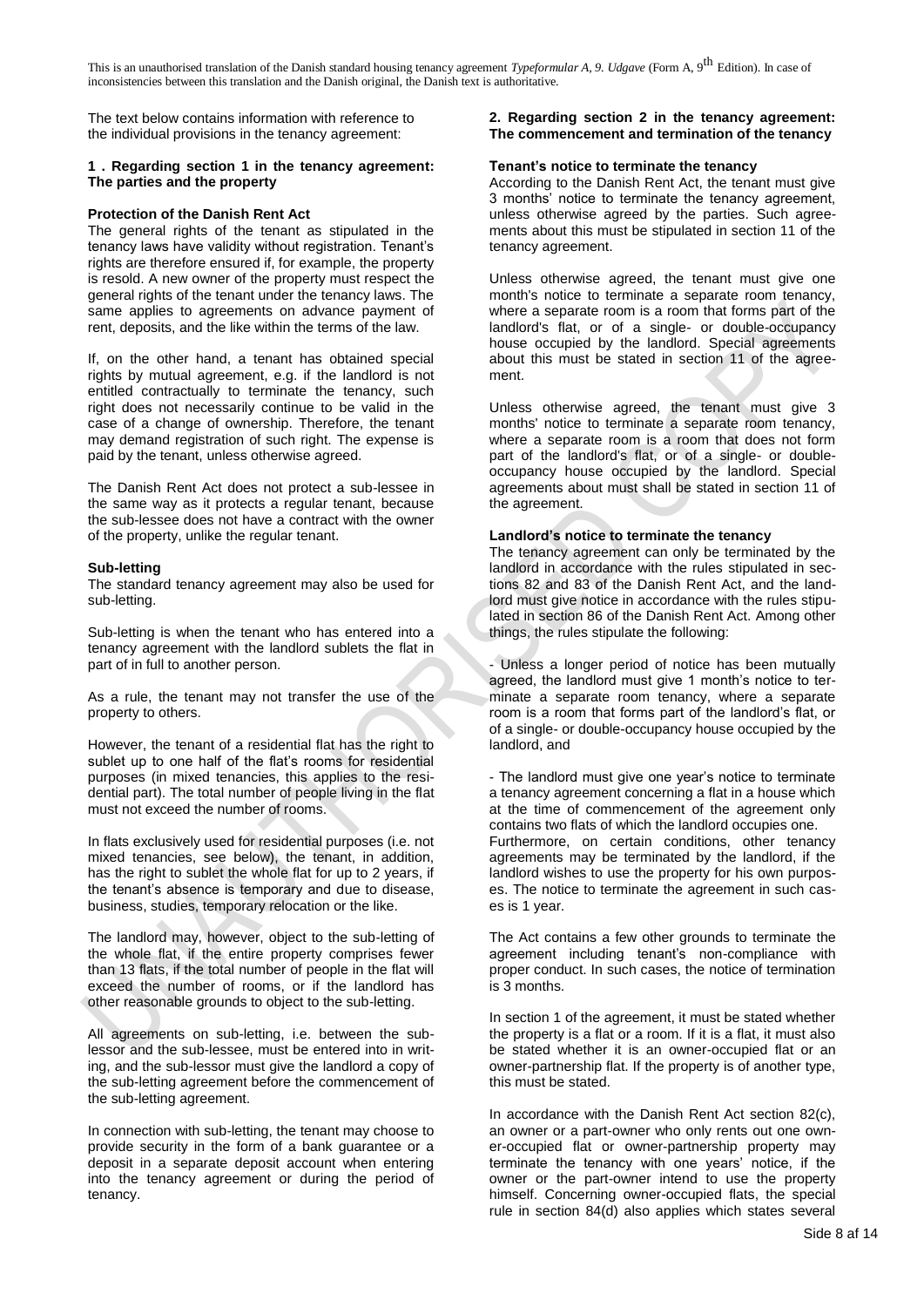terms and conditions that must be met for the landlord to be able to terminate the tenancy agreement.

Regardless of the length of the period of notice, notice must be given to expire on the first weekday of a month not preceding a public holiday.

The rules in the Danish Rent Act about the landlord's notice to terminate cannot be derogated from to the detriment of the tenant, prior to the landlord terminating the tenancy agreement. The parties may for example agree that the tenant can move out sooner.

# **Fixed-term tenancies**

Upon the signing of the agreement, the parties can agree on a fixed term tenancy, cf. section 80 of the Danish Rent Act, if the landlord's own situation provides sufficient reason for a fixed-term tenancy. Valid reasons to rent out on a fixed-term basis may be stationing or temporary relocation. The rent tribunal may ignore any provision for a fixed term where such provision is not found to be warranted by the landlord's own situation. Several decided cases exist concerning reasons for fixed-term tenancies.

The terms and conditions of a fixed-term tenancy must be stated in section 11 of the tenancy agreement and it is advisable to include the reason for the fixed-term tenancy in section 11 as well.

In principle, a fixed-term tenancy agreement implies less extensive rights for the tenant than under the general rules in the Danish Rent Act. Therefore, any provision for a fixed term may be set aside in municipalities with housing regulation, if it is assessed that, overall, the tenancy agreement contains terms and conditions that are more onerous for the tenant than the terms and conditions that apply to other tenants in the property regardless of whether the landlord has a special reason for the fixed term.

Fixed-term tenancies terminate without notice, when the period of tenancy as stated in the tenancy agreement expires. A fixed-term tenancy can only be terminated during the period of the tenancy by agreement between the parties or in case of breach by the other party. The agreement must be stated in section 11 of the tenancy agreement. If it has been mutually agreed by the parties that the tenancy during the period of the tenancy should be terminable, the rules of the Danish Rent Act apply, cf. above.

# **3. Regarding section 3 in the tenancy agreement: Payment of rent etc.**

# **Rent determination and regulation**

The rules about determining and adjusting the rent are found mainly in the Danish Rent Act and the Act on Temporary Regulation of Housing Conditions. The rules governing rent determination and regulation depend on the type and location of the property.

#### **Determination of rent at the commencement of the tenancy**

In municipalities where chapters II-IV of the Act on Temporary Regulation of Housing Conditions are valid the socalled regulated municipalities - special rules apply concerning the amount of rent payable at the time

of the signing of the agreement, cf. section 5(1) of the Act on Temporary Regulation of Housing Conditions.

The principal rule is that the amount of rent payable must not exceed the amount required to cover the necessary operating costs for the property, supplemented, if applicable, by an estimated increase for improvements.

As mentioned below, however, special rules for 'small properties' apply.

An exception to this is the case of 'thoroughly improved properties', where the rent may be agreed to be an amount that does not substantially exceed the value of the property. Section 5(2) in the Act on Temporary Regulation of Housing Conditions contains a definition of 'thoroughly improved properties'.

The question of the degree to which the rent may substantially exceed the value of the property depends on a comparison with the rent in similar properties in the municipality with reference to location, type, size, quality, amenities and general condition of the property.

Regarding properties with cost-related rent, it is not possible, at the commencement of the tenancy, to fix the rent, or terms and conditions for the rent which, based on an overall assessment, are more onerous for the tenant than the terms and conditions that apply to other tenants in the property.

In municipalities where chapters II-IV of the Act on Temporary Regulation of Housing Conditions do not apply - the socalled unregulated municipalities - no special rules apply regarding the amount of rent payable at the time of the signing of the agreement, but the tenant may, following the commencement of the agreement. demand that the rent be reduced if it substantially exceeds the value of the property.

# **Regulation of the rent during the period of tenancy**

In principle, the rent for properties in regulated municipalities is regulated in accordance with the rules on cost-related rent, while the rent for properties in unregulated municipalities is regulated in accordance with the rules on the value of the property.

# **Small properties**

As an exception to those rules on the determination and regulation of the rent mentioned above, special rules apply to tenancies in small properties in regulated municipalities, i.e. to tenancies in properties, which as of January 1st 1995, comprised 6 or fewer residential flats (small properties).

In connection with the determination and regulation of the rent for these tenancies, the rules on the value of the rented property apply, so that the rent for these properties can be increased or reduced if it is substantially lower respectively substantially higher than the rent that is paid for similar tenancies in bigger properties where the rent is regulated in accordance with the rules on cost-related rent.

# **Separate rooms**

For separate rooms, which are not part of the landlord's flat, or of a single- or double-occupancy house occupied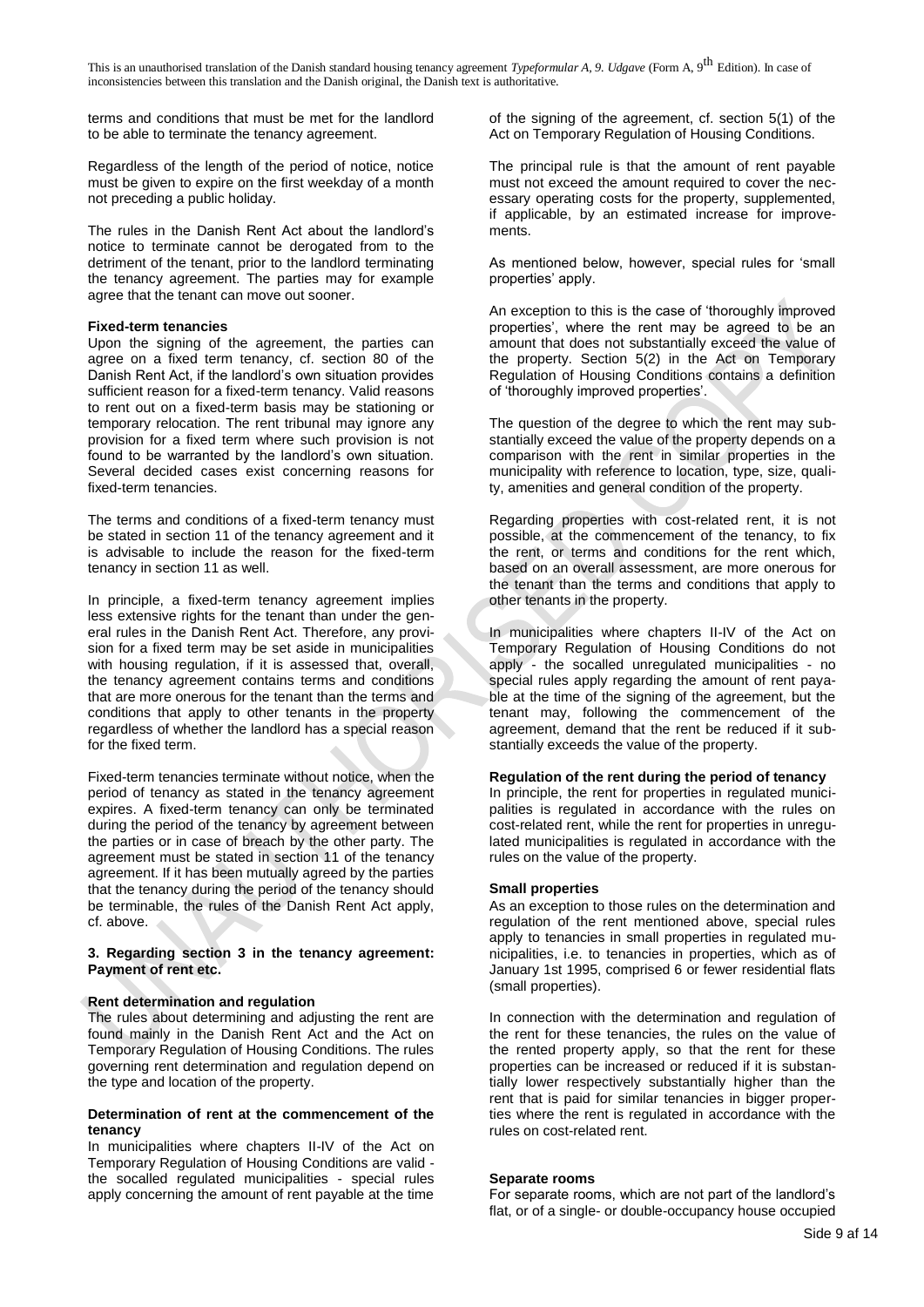by the landlord, in regulated municipalities, the rent is determined and regulated in accordance with the rules on cost-related rent.

For separate residential rooms, where the rooms are part of the landlord's flat, or of a single- or doubleoccupancy house occupied by the landlord, the rent is determined and regulated in accordance with the value of the property. This is also the case in unregulated municipalities for separate rooms which are not part of the landlord's flat, or of a single- or double-occupancy house occupied by the landlord.

# **Mixed properties**

The rent for mixed properties - i.e. properties which are used for residential as well as non-residential purposes - is regulated, in principle, in the same way as tenancies used exclusively for residential purposes.

However, if the premises which are used for residential purposes, and the premises which are used exclusively for non-residential purposes, are located in separate physical entities, special rules apply to the premises that are used exclusively for non-residential purposes, cf. the Business Rent Act.

# **Taxes and dues**

Both in regulated and unregulated municipalities, it is possible to announce rent increases in consequence of increases in property taxes and dues. As an alternative regarding cost-related rent, taxes and dues can be included in the operations budget.

If taxes and dues are dropped or reduced, the landlord must, effective from the time of reduction, reduce the rent by a matching amount for the flats and premises in whose rent the expense has been included.

#### **Net price index adjustment**

In certain situations, the landlord may choose to adjust the rent based on the development in the net price index from Statistics Denmark. There are two forms of net price index adjustment which are exceptions to the general rules on regulation of the rent.

For tenancies in properties with cost-related rent, the landlord may decide to adjust the rent once per year and for periods of two years at a time based on the net price index instead of the rules on cost-related rent.

For other properties and for tenancies where the rent is fixed in accordance with section 5(2) of the Act on Temporary Regulation of Housing Conditions, it may be agreed that the rent is adjusted once every year during the tenancy period based on the development in the net price index from Statistics Denmark. It is possible to request a rent reduction, if the rent which has been adjusted based on the net price index significantly exceeds the value of the property.

An agreement to regulate the rent based on the net price index must be stated in section 11 of the tenancy agreement. It must include the time which forms the basis for the adjustment and the value of the net price index at this time. It must also state when the rent will be adjusted for the first time.

#### **'Free rent determination'**

Both in regulated and unregulated municipalities, 'free rent determination' may be mutually agreed, cf. section 53(3-6) of the Danish Rent Act, in the following cases:

- where the tenancy concerns flats in properties that have been occupied after December 31st 1991

- where the tenancy concerns flats lawfully used exclusively for business purposes, as of December 31st 1991. The same applies to premises which no later than this date were lawfully used or had lawfully been organized exclusively for business purposes and

- flats or rooms newly established in attics/top floors which were not used or registered for residential purposes by 1 September 2002, and flats or rooms in newly added floors where the building licence was granted after 1 July 2004.

An agreement on free rent determination implies that the rent may only be reduced in those cases where the rent is unreasonably high. Therefore, the tenant may not claim a reduction of the rent, which is otherwise the case, even though the mutually agreed rent substantially exceeds the cost-related rent or the value of the property.

An agreement on free rent determination and rent regulation during the period of the tenancy must be stated in section 11 of the tenancy agreement.

If an agreement on free rent determination has been made, it may be agreed that the rent in the period of the tenancy is to be regulated in accordance with the net price index. The agreement must be stated in section 11 of the tenancy agreement.

If it does not appear from the tenancy agreement that the rent can be regulated in accordance with the net price index, the rent cannot be regulated during the period of the tenancy. However, the rent may be regulated as a consequence of increases in and imposition of new taxes and dues. For properties situated in unregulated municipalities, this requires a special agreement. The agreement must be stated in section 11 of the tenancy agreement.

#### **Index-financed housing**

There are special rules for determining the rent in properties, whose construction has been financed by indexlinked loans.

According to these rules, the rent may be determined so that the total rental income can cover the necessary operating costs of the property at the time of construction with the addition of the return on the value of the property.

Corresponding rules apply to properties occupied after 1 January 1989, constructed and let by landlords subject to the act on real interest tax.

For both types of properties, special rules apply to the regulation of the rent during the period of the tenancy.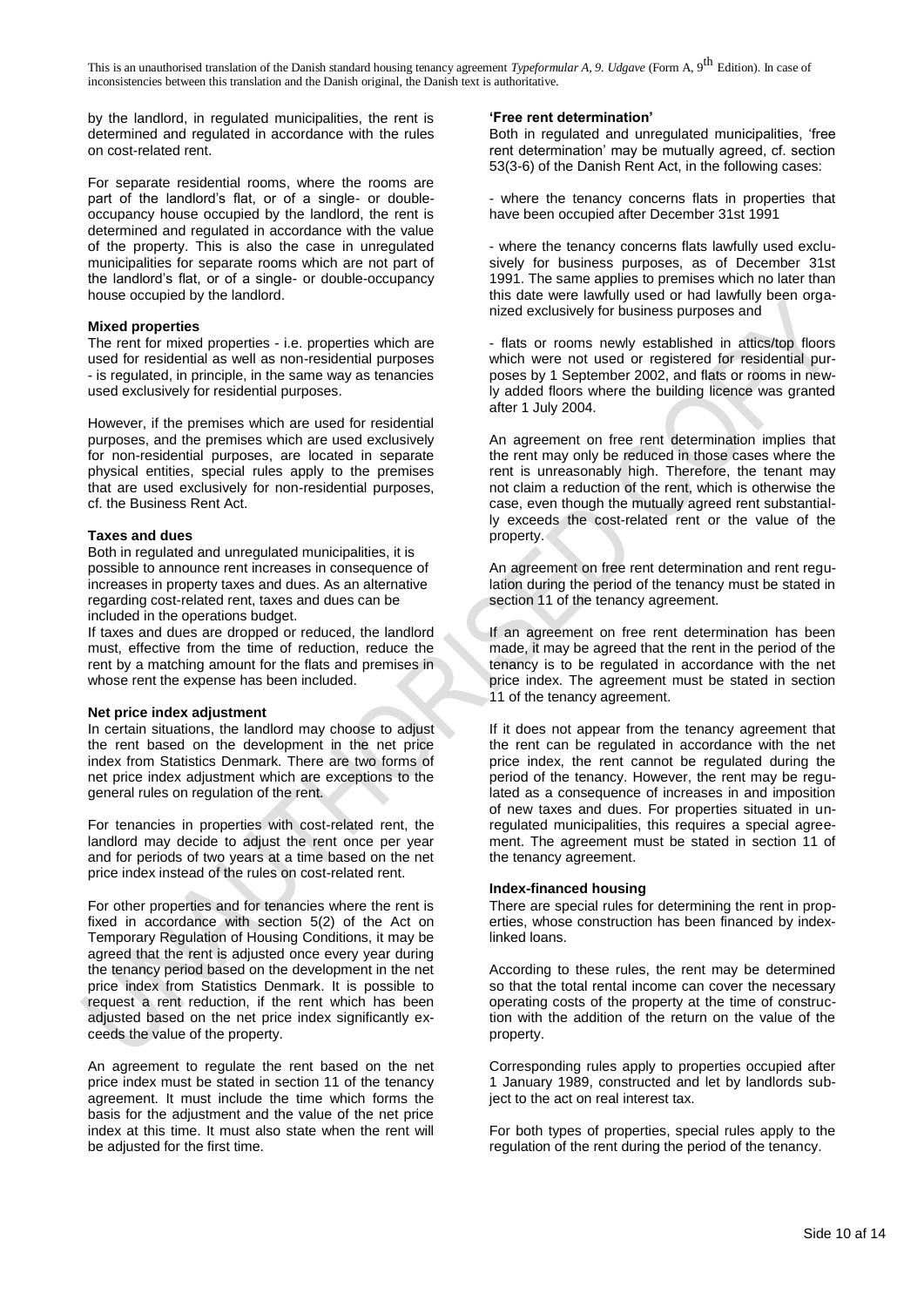# **Improvements**

If the landlord has carried out improvements of the property, an increase in the rent may be demanded in accordance with relevant stipulated rules.

#### **Payment of the rent**

The landlord decides how the amounts mentioned must be paid and specifies a bank account into which the rent and related bills are paid.

It may be agreed that the rent must be paid for a period of three months at a time. Such agreement must be stated in section 11. A period longer than three months cannot validly be agreed.

#### **Money liability**

A number of payments in connection with the tenancy fall under the heading 'money liability', meaning that the landlord can terminate the tenancy agreement under observation of certain terms and conditions, if such payments are not made. Such payments include rent, deposit and advance payment of rent and regulations thereof, heating payment, antenna and internet costs, on account payments for water, payment for cooling as well as payment of claim fees.

If the rent is due for payment on a public holiday, a Saturday, or on Denmark's Constitution Day, the date of payment is postponed until the following weekday. Payment of rent is considered punctual, if it is made on the due date at the latest.

If the rent is not paid punctually, the landlord may submit a claim for this. The claim may be submitted after the third weekday after the due date for payment at the earliest. The landlord may charge a fee for this as stipulated in the Danish Rent Act.

#### **4. Regarding section 4 in the tenancy agreement: Deposit and advance payment of rent.**

# **Deposit**

In the tenancy agreement, the landlord may demand payment of a deposit held as security for the tenant's obligations upon vacating the premises. The deposit may correspond to up to 3 months' rent. In connection with sub-letting, the tenant may choose to provide a bank guarantee or a deposit in a separate deposit account instead of paying a deposit.

#### **Advance payment of rent**

At the time of signing the agreement, the landlord may further demand an advance payment of rent from the tenant corresponding to up to 3 months' rent. Such advance payment of rent can cover the rent of the final 3 months of the period of the tenancy.

In case of rent increases, an adjustment of deposit and advance payment of rent may be required. The increase may be charged in equal monthly instalments over the same number of months as the deposit and advance payment of rent corresponded to in proportion to the rent at the commencement of the tenancy. It should be specified in the charges of the rent which amount constitutes the actual rent and which amounts constitute adjustments of advance payment of rent and deposit.

#### **5. Regarding section 5 in the tenancy agreement:**

#### **Heating, cooling, water and electricity**

The boxes in the tenancy agreement must be ticked partly in order to secure information about the property, partly in order to secure the information which the municipality will need to calculate rent subsidy, if applicable.

In properties, where the landlord supplies heating and hot water as well as electricity for other purposes than heating, and in properties where payment for water and cooling is made in accordance with consumption meters, the tenant must pay an amount on account to cover the landlord's expenses, as a principle rule.

The costs of the property's heating and hot water supply as well as electricity for other purposes than heating cannot be included in the rent. The same applies to water consumption and cooling expenses, if these expenses are apportioned on the basis of meters. However, this does not apply to separate rooms for residential purposes, where the costs of heating, water, electricity for other purposes than heating, and cooling may be included in the rent.

Upon expiry of the accounting period for water, heating, electricity and cooling, the landlord must forward individual accounts for the actual expenses and amounts paid on account during the accounting period.

These accounts must reach the tenants no later than 4 months after the expiry of the accounting year. However, if heating, electricity and cooling supplies are provided by a shared supply facility, the account is considered punctual, if it has reached the tenants no later than 3 months after the landlord has received the final statement of accounts from the supply facility. If supplies are provided by a shared supply facility, the accounting year must follow the accounting year of the supply facility.

Heating suppliers must make sure that information about the tenant's heat distribution meters is made available to the tenant upon request, cf. section 9 in the ministerial order on heat distribution meters, which forms the basis for the distribution of the heating costs.

If the contribution paid on account by the tenant is too low, the landlord may claim additional payment in connection with the first rent payment which must be made when one month has passed after the tenant received the individual accounts. If the additional payment exceeds 3 months' rent, the tenant may decide to pay by 3 equal monthly instalments.

If the contribution paid on account by the tenant is too high, for water, heating, electricity and cooling accounts, the excess amount must be refunded to the tenant in cash or be deducted from the first rent payment after submission of the accounts.

If the separate accounts reach the tenant too late, the landlord cannot insist on additional payment following the accounts. If the account has not been submitted within another 2 months after the mentioned deadline, the tenant may omit to make payments on account until the tenant has received the account and has received, if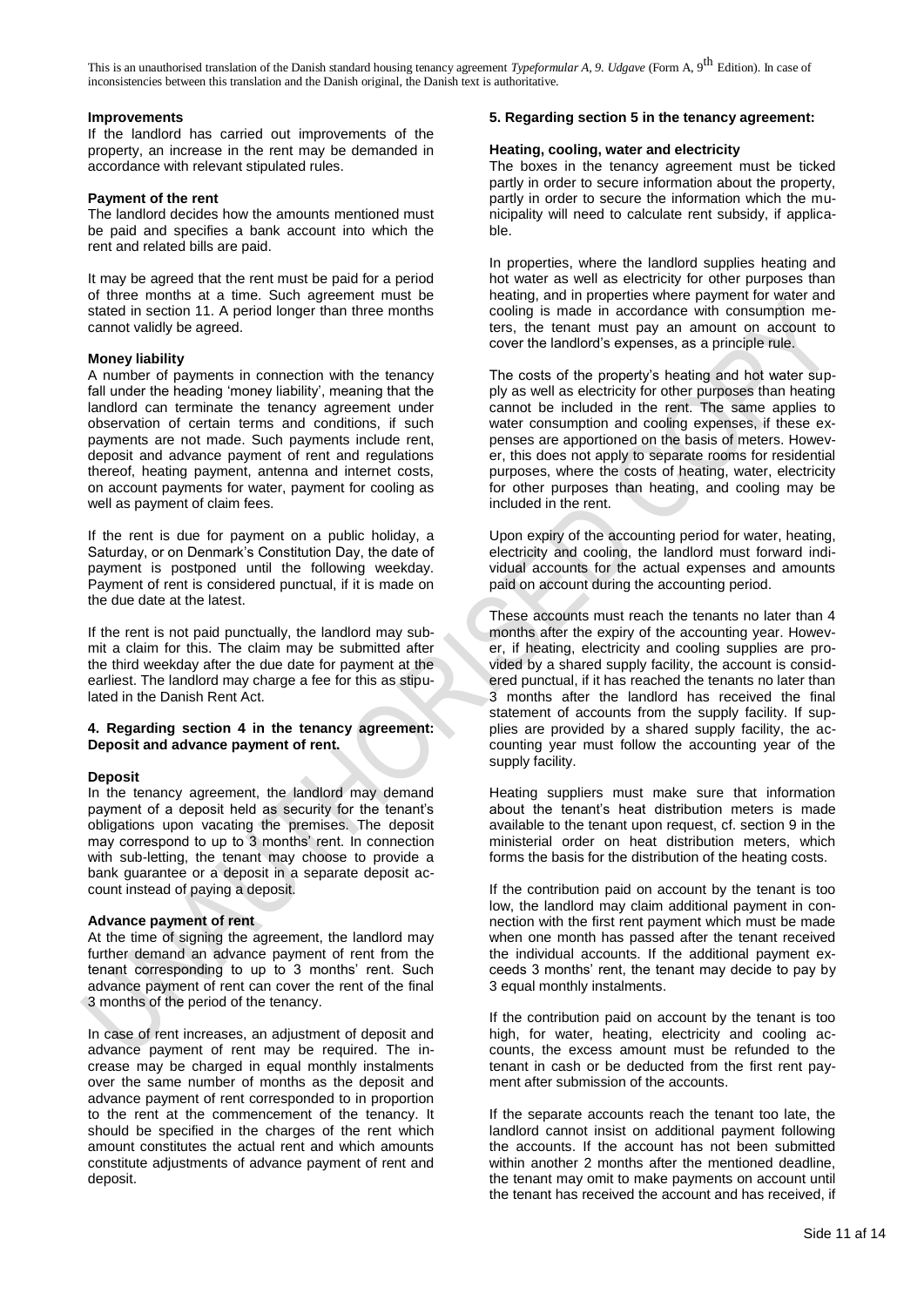applicable, the excess amount paid for the completed accounting period.

The appropriate box must be ticked to indicate whether or not the landlord provides the supply of electricity to the property. If this is not the case, the tenant must enter into an agreement with an electricity supplier.

#### **6. Regarding section 7 in the tenancy agreement:**

**Condition of the property at the start of the tenancy** In section 7 of the tenancy agreement, the parties must tick the appropriate box to indicate whether or not the condition of the property has been or will be assessed at an initial inspection.

Landlords who rent out residential flats must draw up an initial inspection report. The report must be drawn up in cooperation with the tenant, so that the tenant is summoned to attend an initial inspection in connection with the start of the tenancy.

A landlord who only rents out one residence and an owner of a single owner-occupied or owner-partnership residence are, however, not obligated to conduct an initial inspection. The landlord's situation at the time when the property becomes available to the tenant determines whether or not the landlord is obligated to conduct an initial inspection. This will typically be at the start of the tenancy. If there is doubt about whether or not the landlord only rents out one residence, the tenant may ask the landlord to sign a solemn declaration which states that the landlord only rents out one residence.

A landlord who rents out rooms is not obligated to conduct initial inspections either.

The landlord must summon the tenant to participate in the initial inspection. There are no special rules as to when and how the tenant should be summoned, but it is implied that the tenant must be summoned in sufficient time to make it possible for the tenant to be present.

The initial inspection report must state the condition of the property at the start of the tenancy.

The initial inspection report must be handed over to the tenant at the inspection. If the tenant is not present at the inspection or does not want to acknowledge receipt of the report, the report must be sent to the tenant 2 weeks after the inspection at the latest.

The property must be in the same condition when eventually vacated by the tenant, unless otherwise agreed, cf. however the section below on refurbishment of the inside of the property when vacating the property.

No agreement can be made that the property must be in better condition at the termination than at the commencement of the tenancy.

If the property is not in such a state of repair and condition as the tenant upon possession is entitled to in accordance with the agreement, the tenant must hold the landlord responsible for defects no later than 14 days after commencement of the tenancy. This deadline applies even though the tenant participated in an initial inspection and received an inspection report before the deadline. If the landlord does not react, the tenant may

remedy significant defects at the landlord's expense, demand compensation from the landlord, or terminate the agreement. The tenant's right to give notification of defects thus depends on the tenant using his/her right to object no later than 14 days after commencement of the tenancy. If the tenant has raised an objection, but the defect has not been remedied, the tenant is not liable for the defect at the time of moving out.

#### **7. Regarding section 8 in the tenancy agreement: Maintenance**

#### **Internal maintenance**

Internal maintenance includes painting, whitewashing, paperhanging and surface finishing of floors in the property.

Painting includes the painting of heaters and woodwork in the flat, including doors, door and window frames, architraves, panels, front door on the inside and inside window frames to the edges and rabbets.

Unless otherwise agreed, the internal maintenance of the property is the responsibility of the landlord.

If so, the landlord must deposit an amount on a monthly basis into an internal maintenance account for the flat.

The landlord is also obligated to set aside money for internal maintenance of mixed properties, i.e. properties which are used for both residential and non-residential purposes, and for separate residential rooms. However, if the premises are located in separate physical entities, it is only required to set money aside for the internal maintenance of the residential part.

Every year, no later than three months after the end of the accounting year, the landlord must inform the tenant in writing about the balance of the maintenance account.

The tenant may require the landlord to carry out the internal maintenance of the property so that the property at all times remains in good repair and condition, if the expense can be covered by the amount available on the maintenance account.

When the landlord uses the maintenance account to carry out maintenance work, the tenant must, at the same time, receive a written statement of the expenses paid with information about the remaining amount available.

Without preceding agreement with the landlord, a tenant who lets work be carried out cannot demand to be reimbursed from the internal maintenance account. Also the landlord can decide who should carry out the maintenance work.

It may be agreed that the internal maintenance is the responsibility of the tenant. This implies that the tenant apart from the rent must pay expenses for painting, whitewashing, paperhanging and surface finishing of floors in the property. Agreement about this is indicated by ticking 'The tenant' in section 8 of the agreement. The landlord may require that maintenance is carried out so that the property at all times remains in good repair and condition.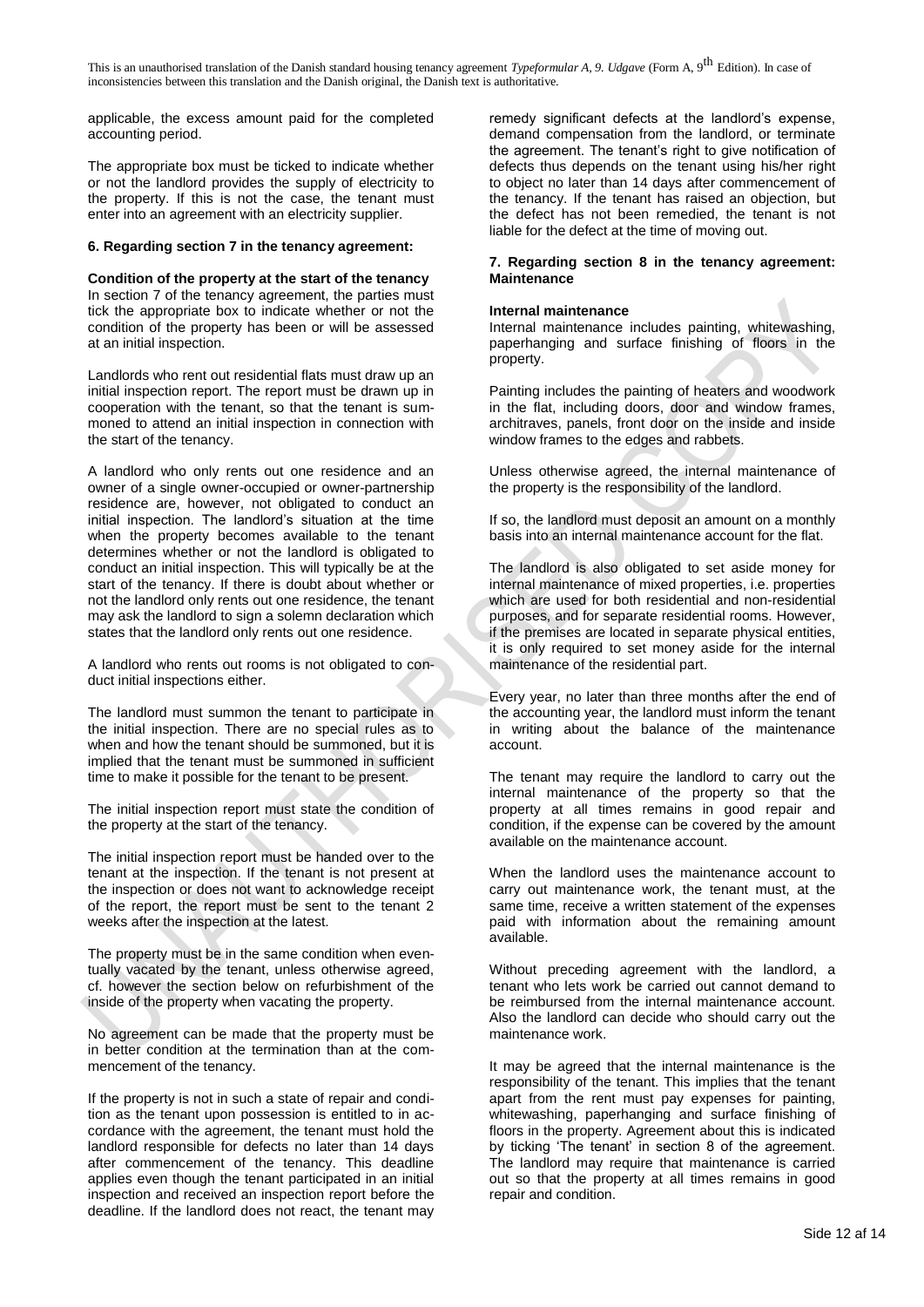The landlord, or the landlord's deputy, has the right of entry into the property if circumstances demand it.

# **External maintenance**

All other maintenance than painting, whitewashing, paperhanging and surface finishing of floors in the property is considered external maintenance.

Unless otherwise agreed, the external maintenance of the property, except locks and keys, is the responsibility of the landlord.

The landlord must maintain the property and the premises and keep it in a good state of repair and condition. All installations for drainage, supplies of light, gas, water, heating and cooling must be maintained and kept in good condition and in working order. The landlord is also responsible for keeping the premises clean and for providing normal lighting of the property and the access roads to the property. The landlord is also responsible for keeping pavement, yard and other shared amenities clean.

Unless otherwise agreed, the tenant must carry out maintenance work and necessary renewal of locks and keys during the period of the tenancy, so that locks and keys are always in good condition.

The tenant and the landlord may mutually agree on a different distribution of the maintenance obligations, e.g. so that the tenant assumes the responsibility for maintaining and, if necessary, renewing toilets, water taps, refrigerators, kitchen tables, mixer taps, window panes, floors, floor covering and the like. Agreements in accordance with which the tenant takes on the responsibility to maintain anything other than locks and keys, must be stated in section 11 of the tenancy agreement.

However, for tenancies covered by chapters II-IV of the Act on Temporary Regulation of Housing Conditions, it is not possible to make agreements where the tenant takes over the landlord's obligations in connection with external maintenance. It is, however, possible to agree that the tenant must maintain the garden which forms part of the property.

If the tenant and the landlord have mutually agreed on a different distribution of the maintenance obligations, the tenant must, during the period of the tenancy, carry out maintenance work so often that the installations mentioned are always in good condition.

# **Final inspection in connection with vacation of the premises etc.**

Landlords, who are renting out more than one residential flat when a tenant vacates a property, are obligated to carry out a final inspection with the tenant and draw up a move-out report in accordance with section 98(3-5) of the Danish Rent Act.

#### **Internal state of repair and condition when the tenant vacates the property**

If the landlord is responsible for carrying out the internal maintenance of the property, the tenant may only be met with demands to paint etc., if the tenant has caused damage to the property. The tenant is therefore not obligated to remedy any damage caused by fair wear and tear and lapse of time.

If the tenant, in accordance with the agreement, has assumed the responsibility to carry out the internal maintenance, the tenant must, at the termination of the tenancy, return the property in the same condition as it was at the commencement of the tenancy. This means that the tenant before moving out must carry out the maintenance of the ceilings, walls, floors etc. which ought to have been carried out during the period of the tenancy.

# **External state of repair and condition when the tenant vacates the property**

Locks and keys and, if applicable, other objects which, in accordance with the agreement, are included in the tenant's external maintenance obligation, must, at the termination of the tenancy, be returned in the same condition as at the commencement of the tenancy, with the exception of any damage caused by fair wear and tear and lapse of time, presupposed, however, that the objects have been maintained continuously.

It cannot be agreed that the property must be returned in a better condition than it was at the commencement of the tenancy.

#### **8. Regarding section 10 in the tenancy agreement Tenant representation, house rules and additional information about the property Tenant representation.**

In some areas, the tenant association can enter into agreements with the landlord on behalf of the other tenants, including agreements about carrying out shared improvements of the property. Furthermore, special rules concerning notifications of increases in the rent and shared improvements apply to properties with tenant associations.

# **House rules**

It is the responsibility of the landlord to ensure orderliness in the property. The rules pertaining to this may be stipulated in a set of house rules.

If a tenant association has been organised, a tenants' meeting may lay down house rules. These rules will be valid unless the landlord has substantial reasons to object.

The tenant must comply with these rules and other reasonable orders intended to safeguard orderliness and a proper and reasonable use of the property.

# **Additional information about the property**

Additional information about the property is stated here e.g. practical information about property conditions etc.

# **9. Regarding section 11 in the tenancy agreement: Special terms**

All agreed derogations from the tenancy laws and from the printed provisions in the tenancy agreement must be stated here. Such agreements may result in less extensive rights or impose bigger obligations on the tenant than in accordance with the general provisions of the tenancy laws.